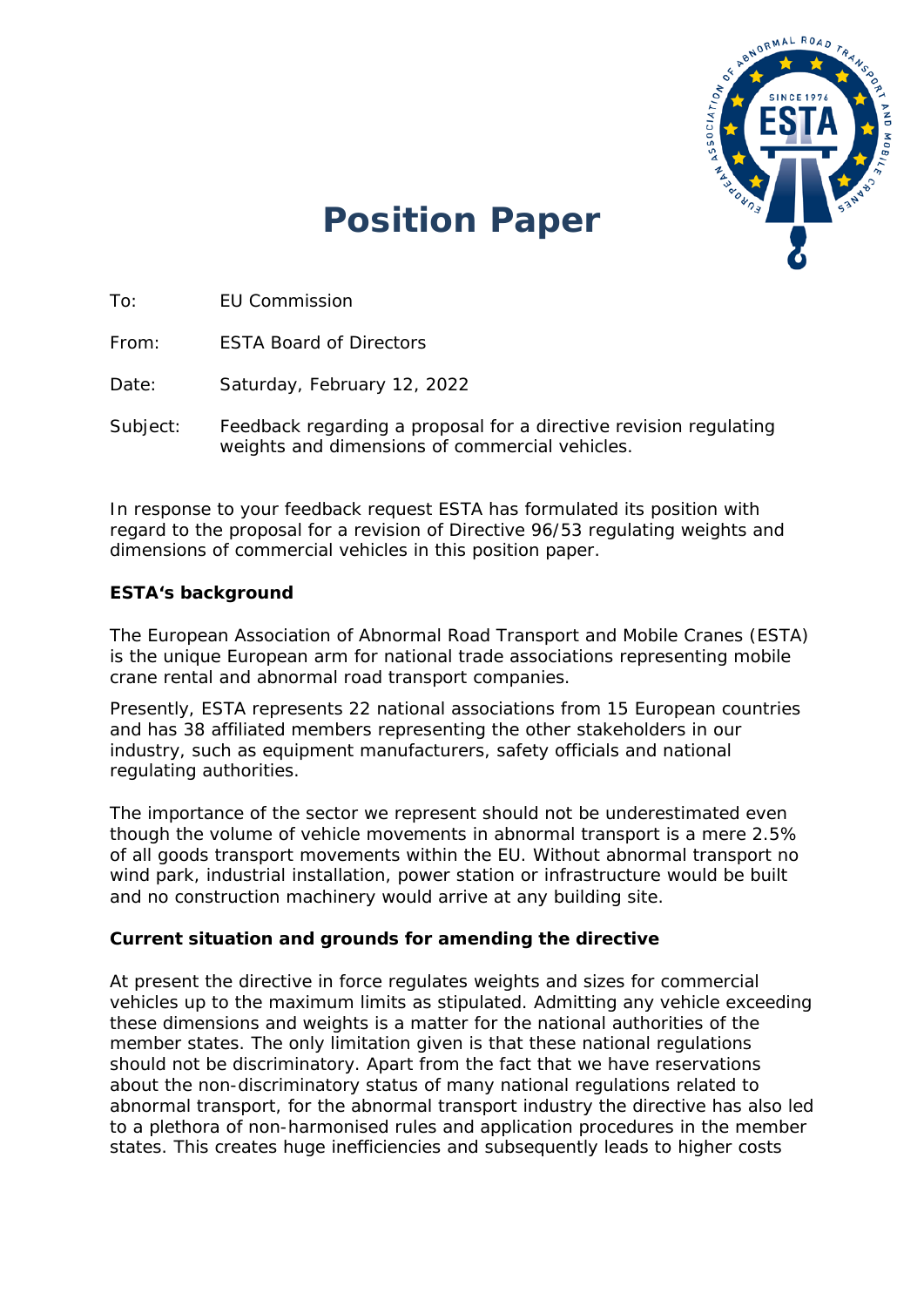and longer lead times for a substantial part of the European manufacturing industry trying to get their products to the market.

In 2012, ESTA published an "Economic Impact Survey" for abnormal transport in which we demonstrated that an alignment of application and issuing procedures for abnormal transport permits throughout the European Union alone, would mean a cost reduction for the abnormal transport industry of sorely needed 500 million euros, and we are convinced the costs reduction for the manufacturing industries will be a multiple of that.

In addition to the arguments about efficiency and cost reduction it should also be noted that such inefficiencies also have a considerable environmental impact in the shape of unnecessary driven empty kilometres and, even worse, detours as a result of permitted routes that sometimes exceed the normal driving distance by 300%.

Last but not least, over the years the implementation of abnormal road transport permitting on a national (and often regional) level has also resulted in a huge proliferation of rules and regulations throughout the EU regarding the marking and signalisation of transports. The same goes for the regulations related to the escorting of abnormal transports that are prescribed in the permits issued.

Apart from the unnecessary bureaucracy, annoyance and extra costs this causes, we are also convinced that the existence of different rules from territory to territory has a significant, negative impact on traffic safety.

Hence, in our view, the harmonisation and alignment of these regulations is sorely needed.

## **Objectives and policy options**

In this initiative the Commission has formulated four objectives that the revision of the current rules should contribute to:

- 1) Greening road transport;
- 2) Ensuring the free movement of goods and fair conditions of competition in the internal market for road transport;
- 3) Improving compliance with cross-border traffic;
- 4) Safeguarding and, where possible, improving road safety.

ESTA acknowledges the importance of all four of these objectives and has below formulated its comments on the proposed policy measures. Our aim is to inform you about the point of view from the abnormal transport industry in an effort to assist you in your decision-making process.

## **Comments on the list of possible policy measures:**

*a) Adapting technical standards to the needs of zero-emission heavy-duty vehicles.*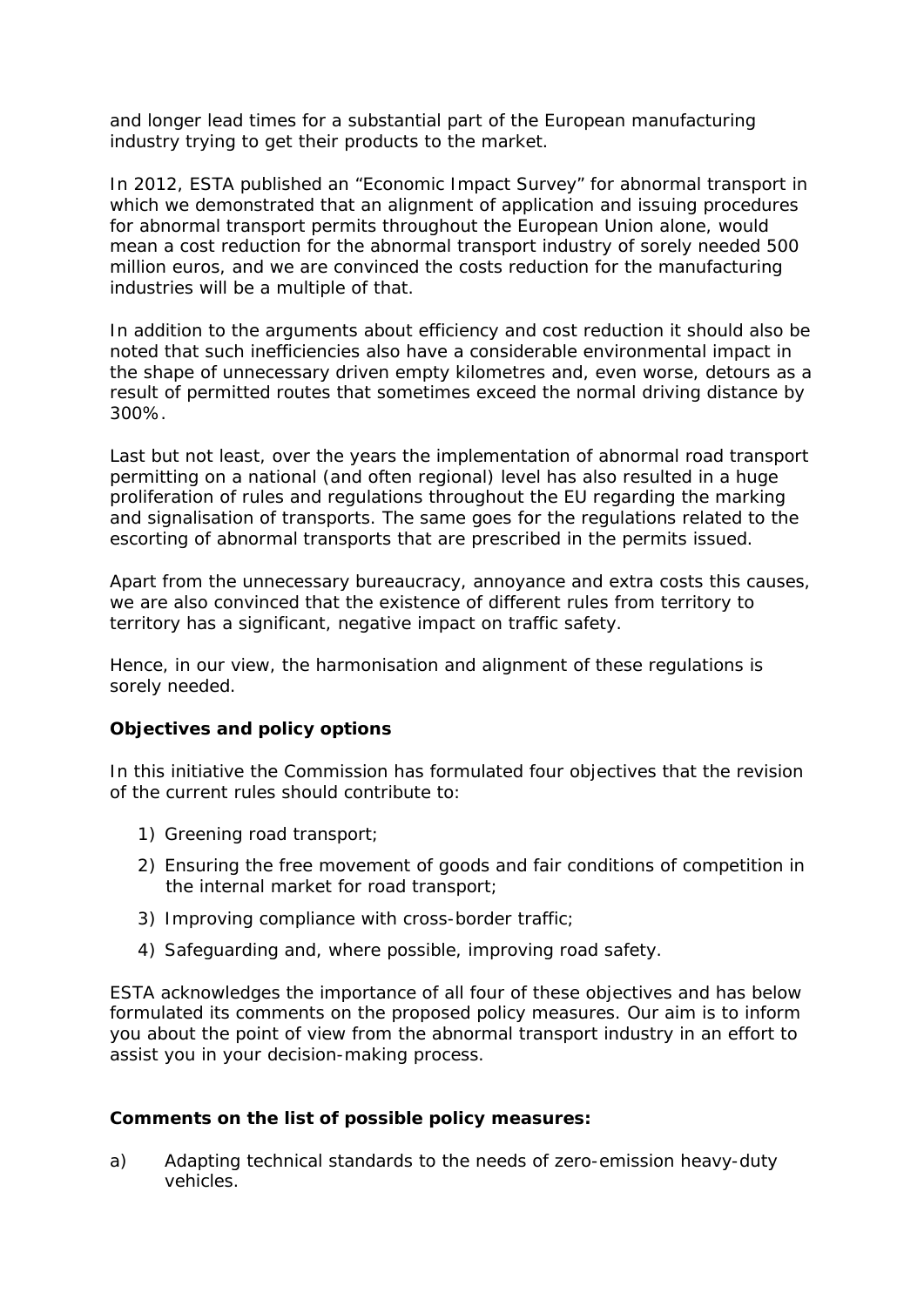This is a logical and much needed step but not the only one necessary; for a surge in the introduction and acceptance of greener vehicles in goods transport, also an adequate refuelling (recharging) infrastructure needs to be developed. In our view future developments will show a two-track development in the design of heavy trucks: part of the vehicles will be electric and a larger part will be hydrogen driven, where we think the working range of a vehicle will be the determining factor.

- *b) Creating more incentives to increase the uptake of zero-emission heavyduty vehicles (e.g. by allowing increased loading capacity).* In the abnormal transport industry the allowance of increased loading capacity can be an incentive, but it will certainly not be decisive. Far more important is the allowed transition time that transport companies will be granted to invest in green vehicles, as the abnormal transport industry has a far longer utilisation time of their vehicles. Due to the lower mileages that are typically driven in abnormal transport, utilisation times of 8-10 years are not uncommon. Hence, we are of the opinion that the present time foreseen to make the switch to all-green trucks is unrealistically short from an economic perspective, not even considering the impossibility for the manufacturing industry to meet demand.
- *c) Adapting the technical standards to the needs of new aerodynamic and energy saving technologies.* Although not relevant for most abnormal transports, we endorse this objective as being logical for most regular heavy goods vehicle combinations.
- *d) Providing more incentives to drive the uptake of new aerodynamic and energy saving technologies (e.g. electric trailers).* Although not relevant for most abnormal transports, we endorse this objective as being logical for most regular heavy goods vehicle combinations.
- *e) Adapting the technical standards to the needs of intermodal transport.* We do understand the logic behind the adaption (and harmonisation) of technical standards to the needs for intermodal transport. In as far as it is relevant for abnormal transport equipment, we support this objective.
- *f) Taking additional measures to promote intermodal transport (e.g. by allowing increased loading capacity).* The use of intermodal transport in the abnormal transport industry is of a completely different technical complexity than it is in 'regular' goods transport. Over the years abnormal transports have very frequently been executed in a multimodal fashion, mostly in the combination of road and water transport and to a lesser extend in the combination of road and rail transport. Precondition is always that a suitable location and means has to be available to make the shift from one transport mode into the next. Also in most cases the use of intermodal transport will lead to higher transport costs and longer transit times. We are of the opinion that for a valid evaluation of this topic with regard to abnormal transport a division in cargo categories should be made between the more frequent abnormal transport sizes and weights and the truly exceptional loads. Failure to do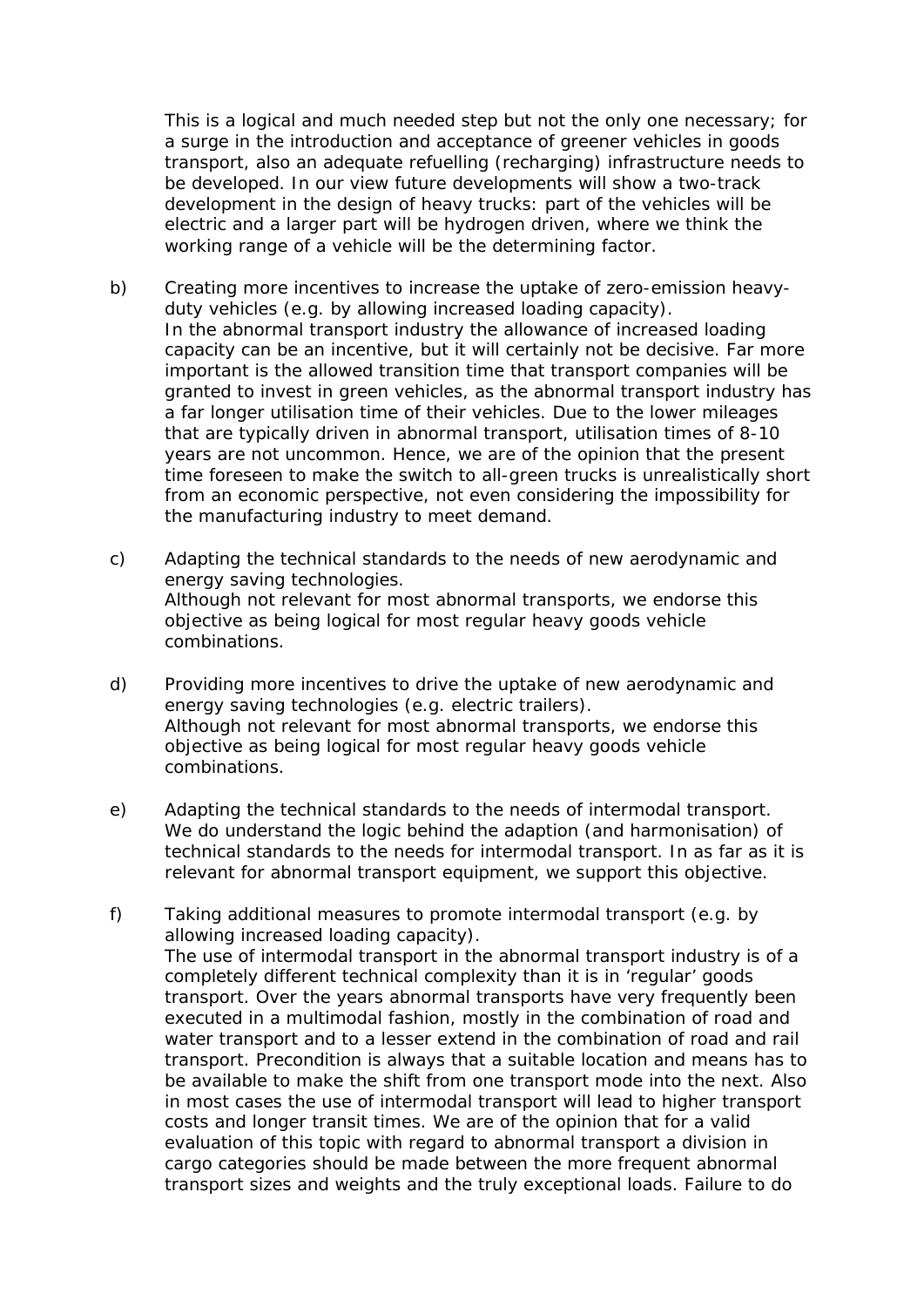so will have to extreme cost implications for shippers, transport companies and governments alike, without delivering any of the advantages envisaged. ESTA is committed to deliver the expertise needed to assist in such an evaluation should we be asked.

*g) Clarifying rules on the cross-border transport of heavier and bigger vehicles. It would provide legal certainty recognising this common practice.*

We assume this objective is primarily aimed at the vehicle combinations as defined under the Aeroflex concept, and not aimed at abnormal transport vehicles as such. However, if this is the case, we wholeheartedly support this objective as we see this as an excellent opportunity to reduce CO2 emissions in goods transport in a way that can be introduced in a very short period of time. The use of these vehicles in a number of EU countries has already proved their efficiency and shown that road safety has not been impaired in any way.

- *h) Authorising automatically the cross-border transport of heavier/longer vehicles between all neighbouring Member States that allow them.* in view of our comment to the proposal above you will appreciate we also support this proposal as a logical and much-needed step.
- *i) Aligning the maximum weights and dimensions to the most common limits currently allowed:*

*\* Extra weight of up to 44 tonnes, as already allowed in 13 Member States.*

*\* European Modular Systems of up to 25.25 metres long with/without additional weight in cross-border transport, as authorised in 10 and 9 Member States, respectively/*

*\* a loaded length of 20.75 metres for vehicle carriers.*

All of the above proposals are sound in the sense that they allow more freight to be carried in the same number of trips thus reducing the environmental impact of the road transport executed – we therefore support all three of the above proposals as a step to greener road transport.

- *j) Streamlining the EU rules further to reap the full potential of existing and emerging technological solutions, in particular European Modular Systems. This would allow extra weight up to 60 tonnes and an extra length of 25.25 metres in cross-border transport for zero-emission vehicles or vehicles used in combination with other modes of transport.* We assume this is a further development of the proposals at  $q$ ) and h); as such the European Modular Systems do not play a significant role in abnormal transport due to the fact that our loads are abnormal and therefore cannot be modularised within normal transport boundaries. However, we fully support this proposal and think it will be a good incentive for shippers and transport operators to align their cargoes and vehicles to a particular modular system.
- *k) Establishing safety requirements for the cross-border transport of oversized and overweighed vehicles.*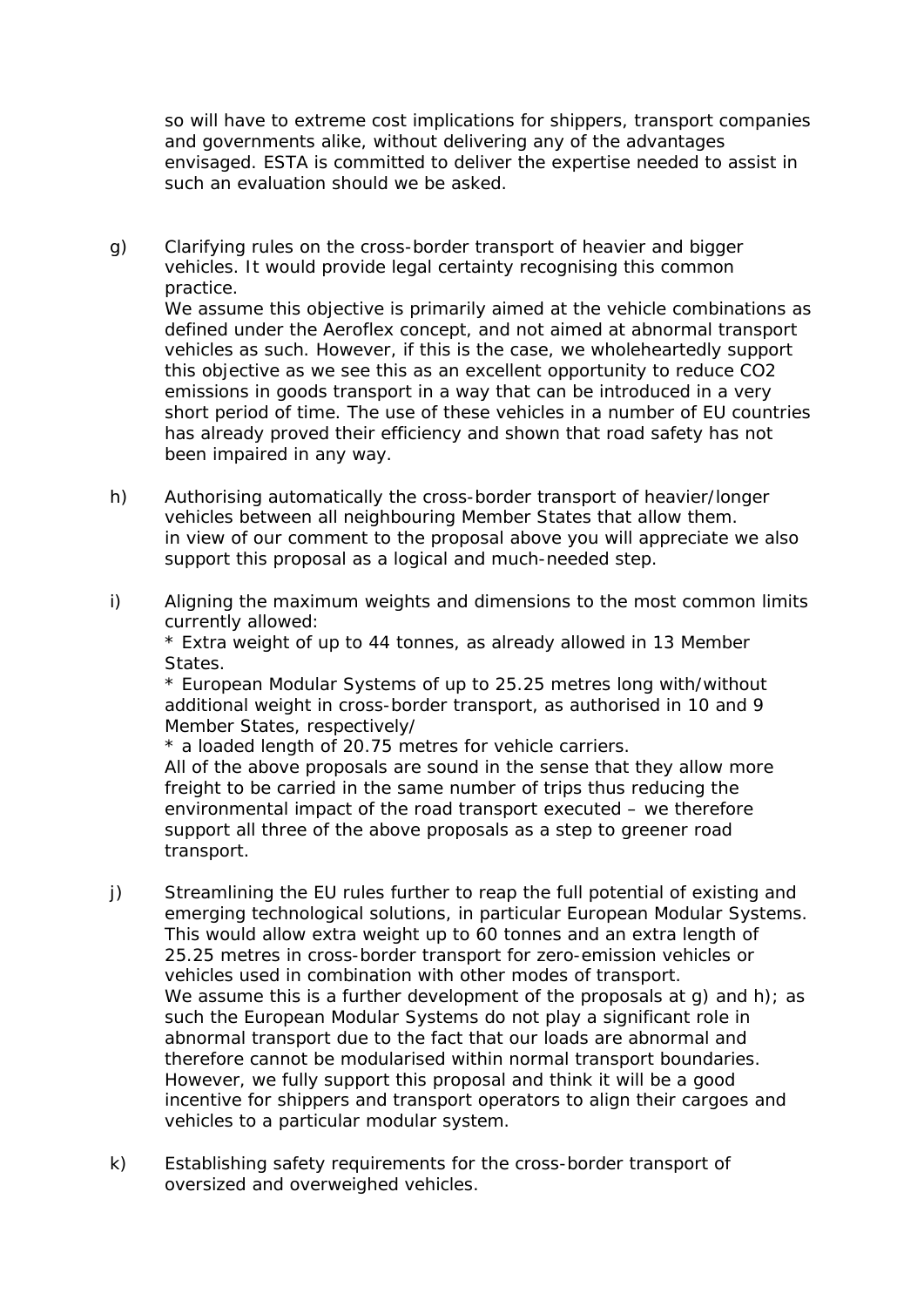Assuming you are referring to the vehicle category under j) we can see some benefit in this, however we should bear in mind that only aligned, harmonised and enforced safety requirements will do any good with regard to enhancing road safety.

*l) Using modern information and communication technologies to ensure compliance with national permits and road access limitations.* ESTA is of the opinion that we have a world to win when it comes to the introduction of modern communication and information technologies in the abnormal transport industry. We know for a fact from experiences in other parts of the world (in particular, the United States and Australia), that the introduction of effectively designed online permitting systems leads to a rise in the number of transport permits applied for, and at the same time reduced costs for the issuing authorities. In addition, the number of infrastructure damage incidents was significantly reduced in these states.

The acceptance of electronic issuing of permits for abnormal road transport will also diminish the need for producing the many paper copies that have to be carried during transport and will allow the use of real time spoken instructions to truck drivers following a permitted route with an abnormal transport. This will abolish the need for the driver to 'read and drive' at the same time, thus greatly enhancing traffic safety. All of the above is not news – the systems we describe are already in existence and in use in various parts of the world. The only reason we are not using them in Europe is because of regulatory barriers at a national level.

A third possibility we see for information technology in abnormal transport would be to connect the vehicle position by GPS to an ITS (Intelligent Access System) As we have learned from the discussions in the CEDR and PIARC fora, systems already in place in Australia and the United states have shown a reduction in road congestion problems, transport route violations and (not unimportant) enforcement costs made by governments.

From the above it will be clear that ESTA supports the development of all IT and communication systems that may contribute to a better regulated and more efficient abnormal transport industry. However we want to emphasise that any development in this field needs to have a harmonised approach by all member states. The present road toll situation in Europe is a striking example of what the transport sector does not need.

#### *m) Revising the European Best Practice Guidelines for Abnormal Road Transports.*

In the first paragraph of this paper where we described the present situation you will have noticed the patchwork of regulations and procedures currently regulating the abnormal transport industry. It is strikingly clear that if we want to achieve a more efficient and better regulated abnormal transport sector in Europe a further harmonisation of rules and modernisation of regulations and procedures is needed. ESTA gave its input during the establishment of the first publication of the European Best Practice Guidelines for Abnormal Road Transport in 2008. Unfortunately we have noticed that many of the member states have not